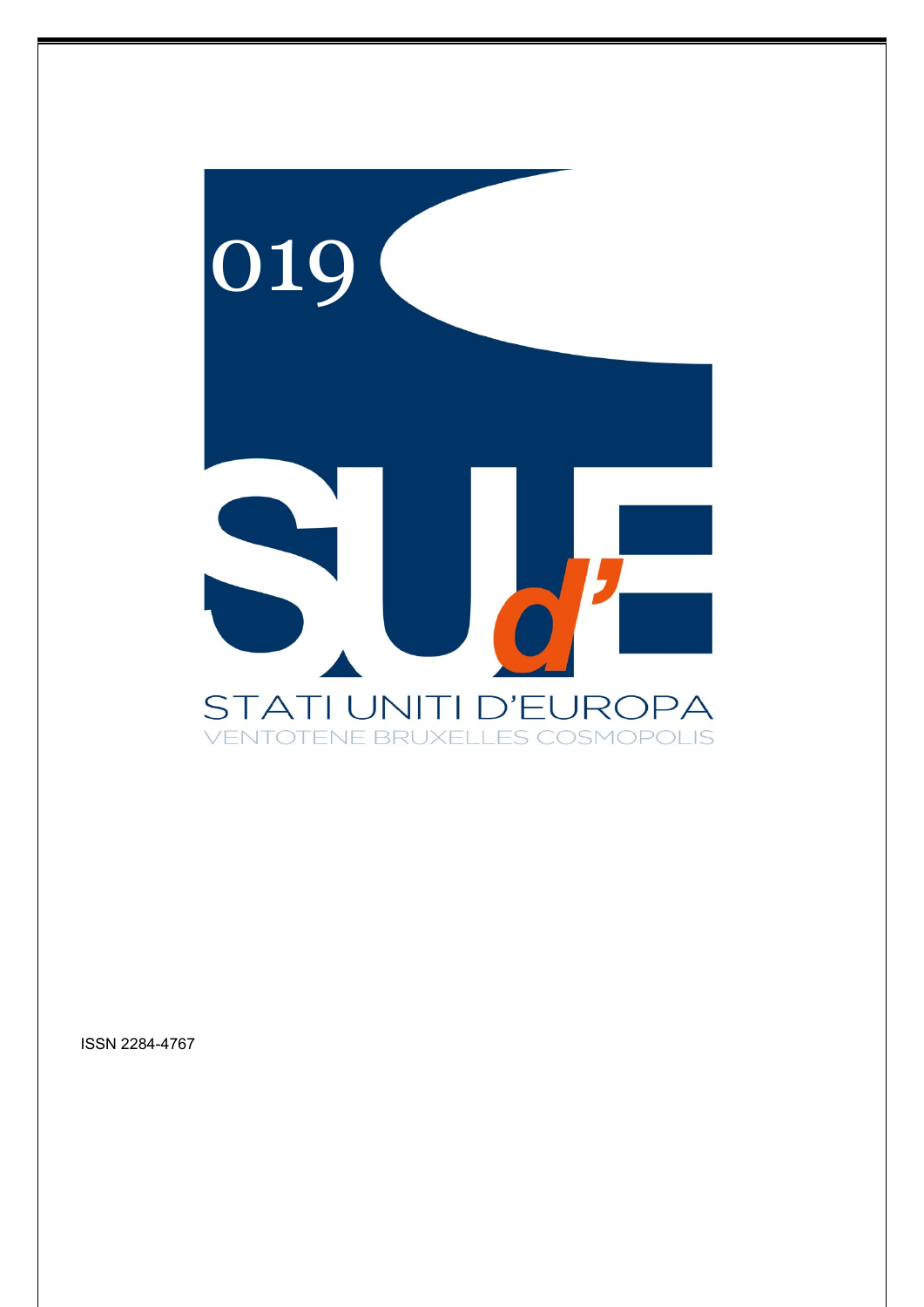Si vis pacem, para libertatem

## GLI STATI UNITI D'EUROPA LES ÉTATS-UNIS D'EUROPE - DIE VEREINIGTEN STAATEN VON EUROPA THE UNITED STATES OF EUROPE

Fondato nel 1868

Il titolo di questa rivista riproduce la testata di un periodico dell'Ottocento democratico, edito in francese e tedesco, e occasionalmente in italiano, inglese e spagnolo. Fondato dalla Lega internazionale della pace e della libertà al Congresso della pace tenutosi a Ginevra nel settembre del 1867, sotto la presidenza di Giuseppe Garibaldi, col patrocinio di Victor Hugo e di John Stuart Mill e alla presenza di Bakunin, "Les États-Unis d'Europe – Die Vereinigten Staaten von Europa" sarebbe sopravvissuto fino al 1939, vigilia della grande catastrofe dell'Europa. I suoi animatori (fra cui il francese Charles Lemonnier e i coniugi tedeschi Amand e Marie Goegg) tentarono di scongiurare tale esito già a Ginevra, rivendicando, accanto all'autonomia della persona umana, al suffragio universale, alle libertà civili, sindacali e di impresa, alla parità di diritti fra i sessi, «la federazione repubblicana dei popoli d'Europa», «la sostituzione delle armate permanenti con le milizie nazionali», «l'abolizione della pena di morte», «un arbitrato, un codice e un tribunale internazionale».

La testata è stata ripresa come supplemento di "Critica liberale" nella primavera del 2003 con la direzione di Giulio Ercolessi, Francesco Gui e Beatrice Rangoni Machiavelli. Dopo una interruzione, è "Criticaliberalepuntoit" che dà inizio ad una seconda serie, con cadenza mensile, sotto la direzione di Claudia Lopedote, Beatrice Rangoni Machiavelli e Tommaso Visone.

"Gli Stati Uniti d'Europa" intende riproporre, oggi più che mai, la necessità e l'attualità dell'obiettivo della federazione europea nella storia politicoculturale del continente, operando per la completa trasformazione dell'Unione europea in uno Stato federale. Tale obiettivo viene perseguito sulla scia dell'orizzonte cosmopolitico kantiano e della visione democratica indicata da Ernesto Rossi e Altiero Spinelli nel *Manifesto di Ventotene*.

| SECONDA SERIE -n.19 lunedì 07 marzo 2016                                         |
|----------------------------------------------------------------------------------|
| $\bf SUPPLEMENTO$ di Criticaliberalepuntoit – n. 041 quindicinale online.        |
| E' scaricabile da www.criticaliberale.it                                         |
| Direzione: Claudia Lopedote – Beatrice Rangoni Machiavelli – Tommaso Visone      |
| Dir. responsabile: Enzo Marzo                                                    |
| Direzione e redazione: via delle Carrozze, 19 - 00187 Roma                       |
| <b>Contatti:</b> Tel 06.679.60.11 – E-mail: $\frac{\text{sue}}{\text{cortical}}$ |
| Sito internet: www.criticaliberale.it                                            |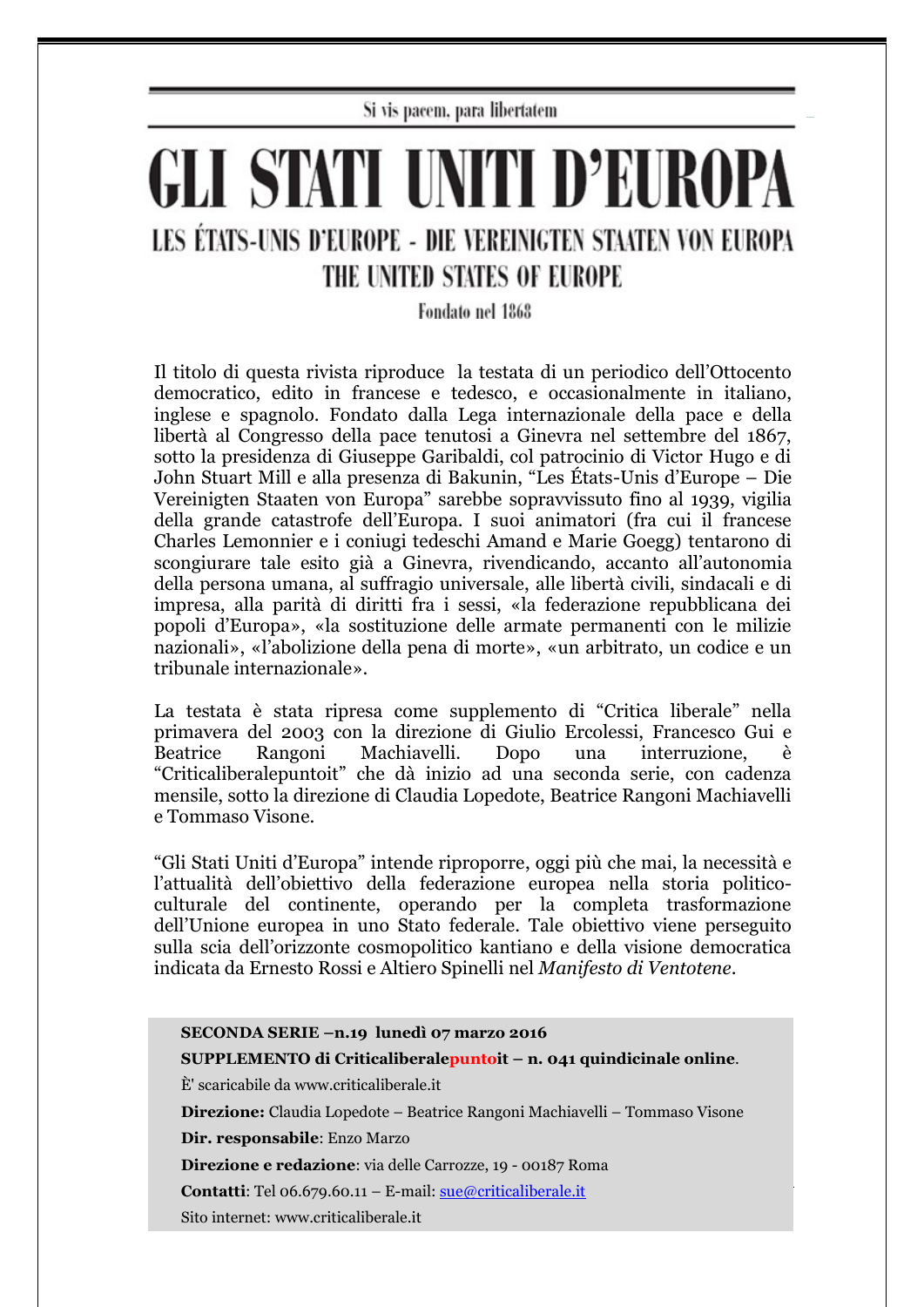### Indice

04 - *sempreverdi, winston churchill, university of zurich,* 

*19/09/1946*

08 - *osservatorio,* giuseppe maggio, *uno sbocco politico per la spagna*

12 - *alternatives,* alessandro manna, *europa e islam, conflitto o identità?* 

16 - *oltreconfine,* giacomo paoloni, *israele e la sua sinistra*

20 - *hanno collaborato*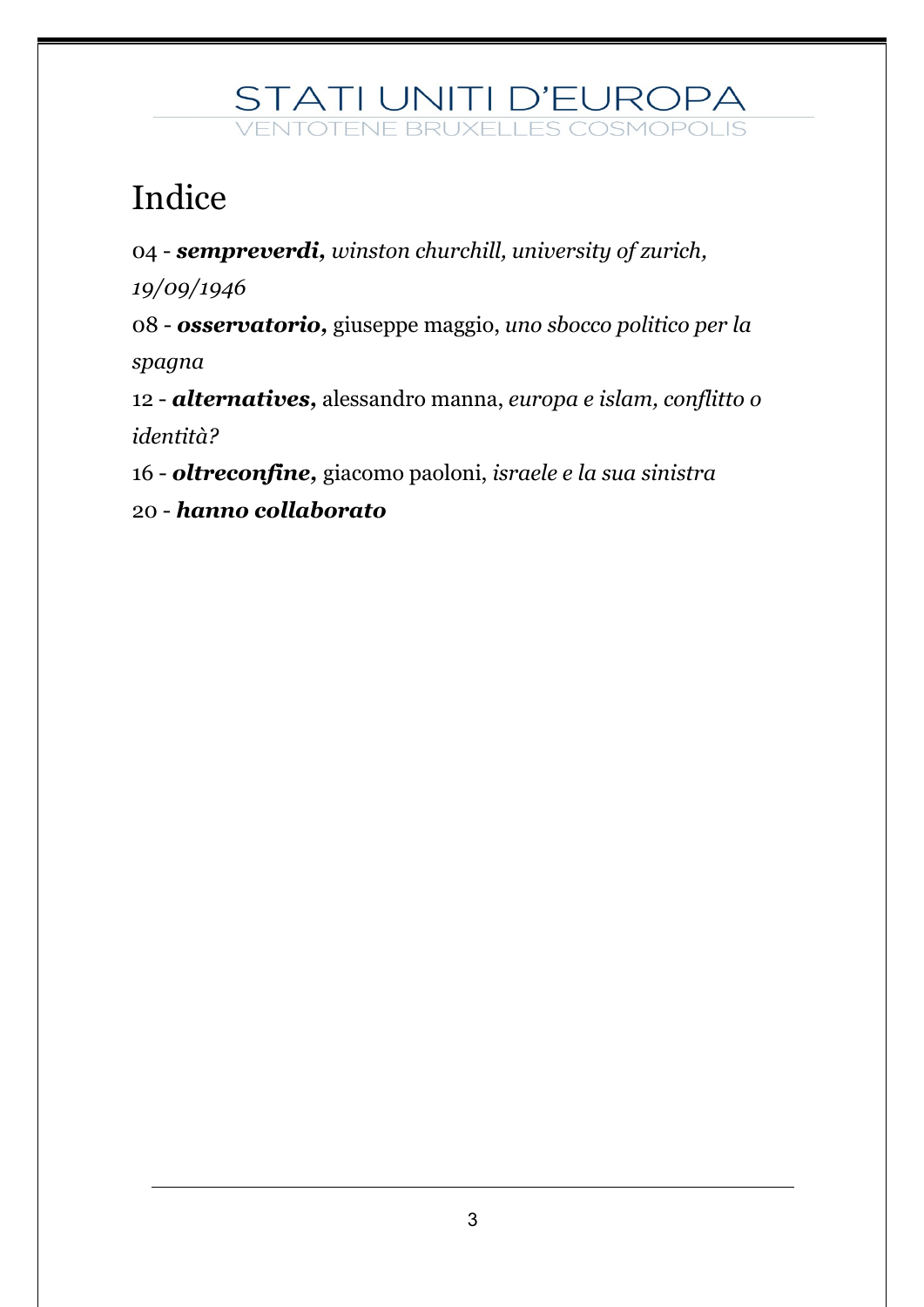### *Sempreverdi* **Winston Churchill, University of Zurich, 19/09/1946**

*Riproponiamo in questo numero un classico della riflessione sugli Stati Uniti d'Europa che mostra altresì alcune peculiarità della posizione assunta nel corso del XX secolo dal Regno Unito sul tema dell'integrazione europea. Nel 1946 Churchill era il leader dell'opposizione conservatrice al governo laburista di Clement Attlee.*

 $I$  wish to speak about the tragedy of Europe, this noble continent, the home of all the great parent races of the Western world, the foundation of Christian faith and ethics, the origin of most of the culture, arts, philosophy and science both of ancient and modern times. If Europe were once united in the sharing of its common inheritance there would be no limit to the happiness, prosperity and glory which its 300 million or 400 million people would enjoy. Yet it is from Europe that has sprung that series of frightful nationalistic quarrels, originated by the Teutonic nations in their rise to power, which we have seen in this 20th century and in our own lifetime wreck the peace and mar the prospects of all mankind.

 What is this plight to which Europe has been reduced? Some of the smaller states have indeed made a good recovery, but over wide areas are a vast, quivering mass of tormented, hungry, careworn and bewildered human beings, who wait in the ruins of their cities and homes and scan the dark horizons for the approach of some new form of tyranny or terror. Among the victors there is a Babel of voices, among the vanquished the sullen silence of despair. That is all that Europeans, grouped in so many ancient states and nations, and that is all that the Germanic races have got by tearing each other to pieces and spreading havoc far and wide. Indeed, but for the fact that the great republic across the Atlantic realised that the ruin or enslavement of Europe would involve her own fate as well, and stretched out hands of succour and guidance, the Dark Ages would have returned in all their cruelty and squalor. They may still return.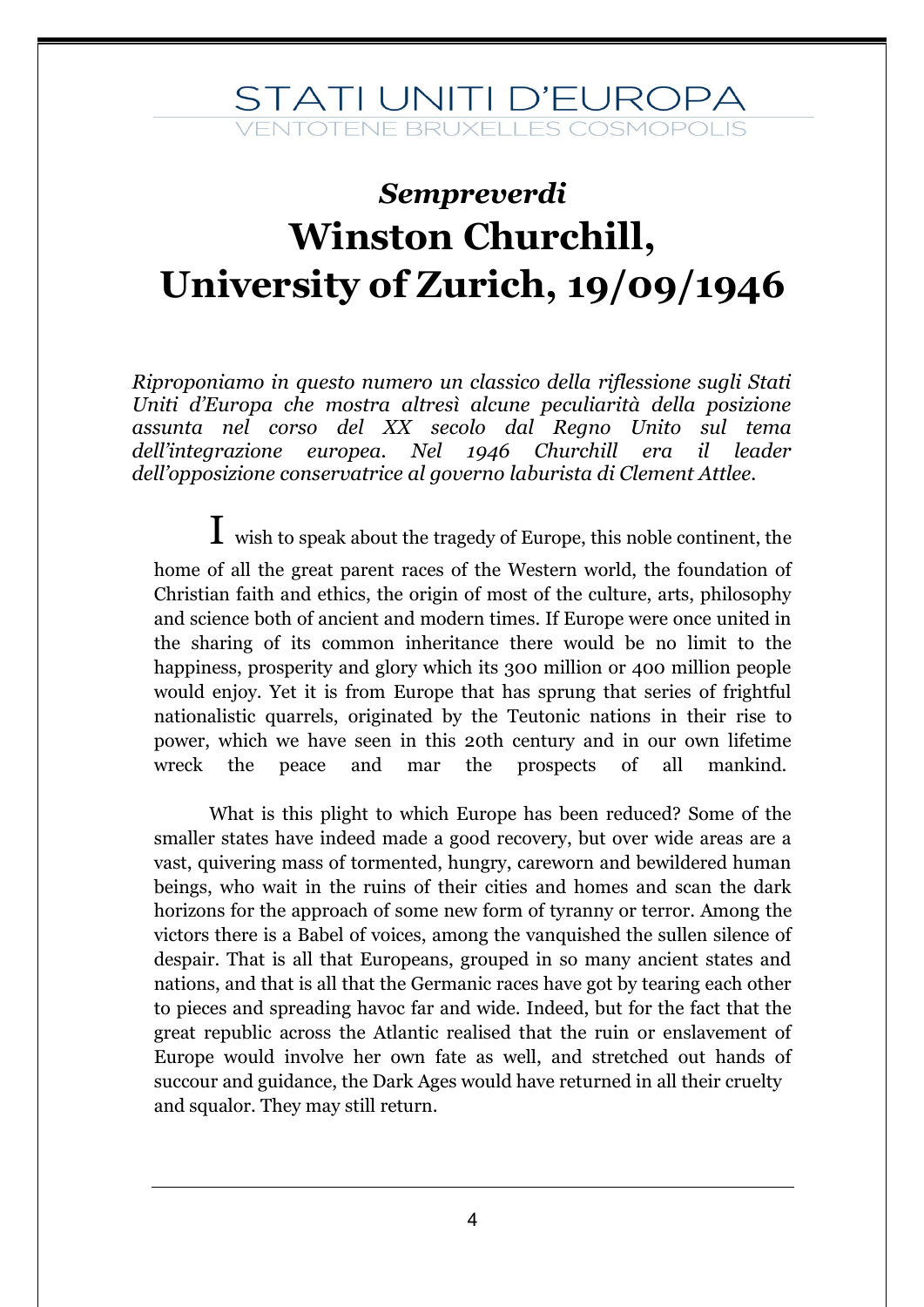Yet all the while there is a remedy which, if it were generally and spontaneously adopted by the great majority of people in many lands, would as by a miracle transform the whole scene and would in a few years make all Europe, or the greater part of it, as free and happy as Switzerland is today. What is this sovereign remedy? It is to recreate the European fabric, or as much of it as we can, and to provide it with a structure under which it can dwell in peace, safety and freedom. We must build a kind of United States of Europe. In this way only will hundreds of millions of toilers be able to regain the simple joys and hopes which make life worth living. The process is simple. All that is needed is the resolve of hundreds of millions of men and women to do right instead of wrong and to gain as their reward blessing instead of cursing.

 Much work has been done upon this task by the exertions of the Pan-European Union, which owes so much to the famous French patriot and statesman Aristide Briand. There is also that immense body which was brought into being amidst high hopes after the First World War - the League of Nations. The League did not fail because of its principles or conceptions. It failed because those principles were deserted by those states which brought it into being, because the governments of those states feared to face the facts and act while time remained. This disaster must not be repeated. There is, therefore, much knowledge and material with which to build and also bitter, dearly bought experience to spur.

There is no reason why a regional organisation of Europe should in any way conflict with the world organisation of the United Nations. On the contrary, I believe that the larger synthesis can only survive if it is founded upon broad natural groupings. There is already a natural grouping in the Western Hemisphere. We British have our own Commonwealth of Nations. These do not weaken, on the contrary they strengthen, the world organisation. They are in fact its main support. And why should there not be a European group which could give a sense of enlarged patriotism and common citizenship to the distracted peoples of this mighty continent? And why should it not take its rightful place with other great groupings and help to shape the honourable destiny of man? In order that this may be accomplished there must be an act of faith in which the millions of families speaking many languages must consciously take part.

We all know that the two World Wars through which we have passed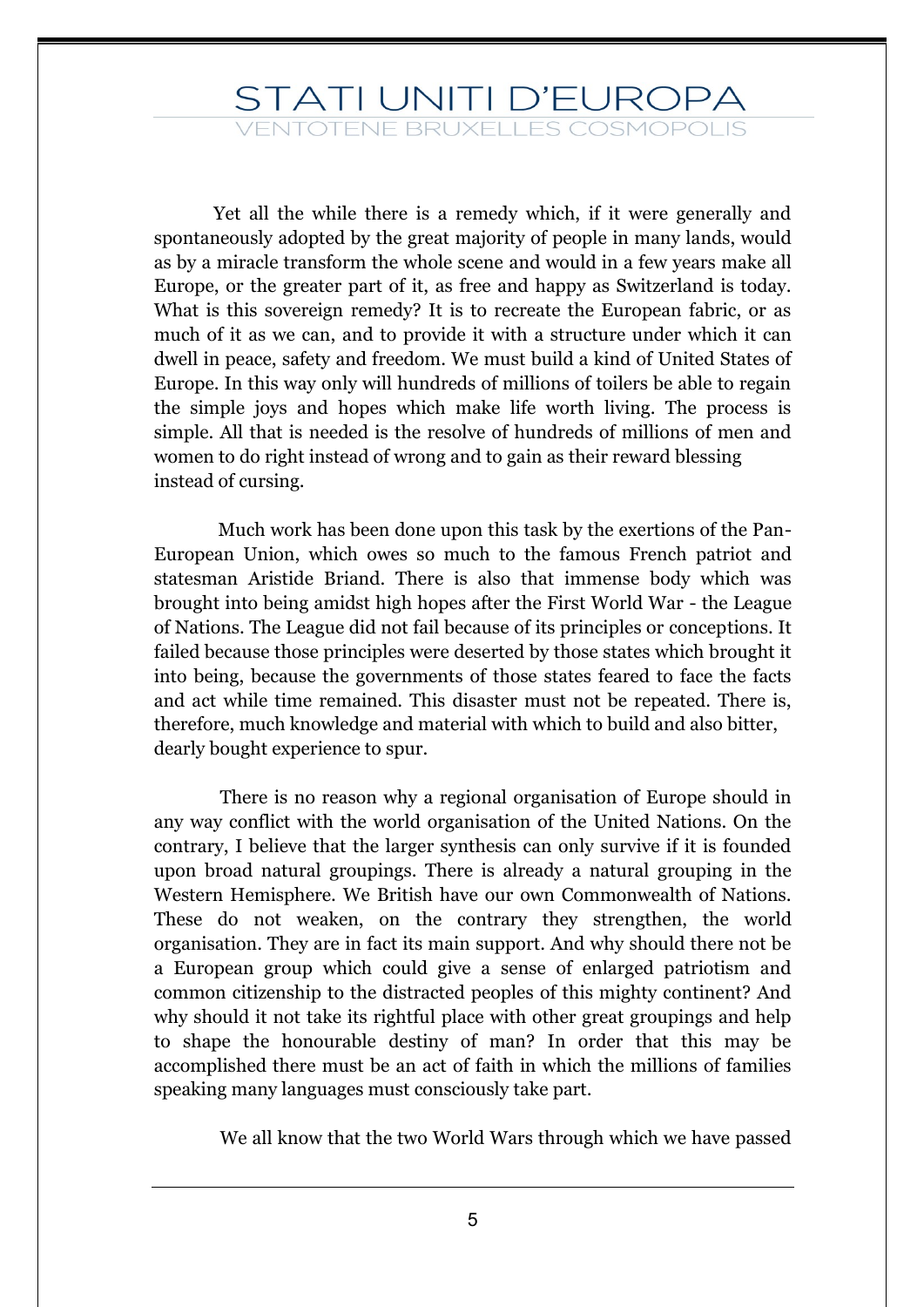### STATI UNITI D'EUROPA

**ENTOTENE BRUXELLES COSMOPOLIS** 

arose out of the vain passion of Germany to play a dominating part in the world. In this last struggle crimes and massacres have been committed for which there is no parallel since the Mongol invasion of the 13th century, no equal at any time in human history. The guilty must be punished. Germany must be deprived of the power to rearm and make another aggressive war. But when all this has been done, as it will be done, as it is being done, there must be an end to retribution. There must be what Mr Gladstone many years ago called a "blessed act of oblivion". We must all turn our backs upon the horrors of the past and look to the future. We cannot afford to drag forward across the years to come hatreds and revenges which have sprung from the injuries of the past. If Europe is to be saved from infinite misery, and indeed from final doom, there must be this act of faith in the European family, this act of oblivion against all crimes and follies of the past. Can the peoples of Europe rise to the heights of the soul and of the instinct and spirit of man? If they could, the wrongs and injuries which have been inflicted would have been washed away on all sides by the miseries which have been endured. Is there any need for further floods of agony? Is the only lesson of history to be that mankind is unteachable? Let there be justice, mercy and freedom. The peoples have only to will it and all will achieve their heart's desire.

I am now going to say something that will astonish you. The first step in the re-creation of the European family must be a partnership between France and Germany. In this way only can France recover the moral and cultural leadership of Europe. There can be no revival of Europe without a spiritually great France and a spiritually great Germany. The structure of the United States of Europe will be such as to make the material strength of a single State less important. Small nations will count as much as large ones and gain their honour by a contribution to the common cause. The ancient States and principalities of Germany, freely joined for mutual convenience in a federal system, might take their individual places among the United States of Europe.

But I must give you warning, time may be short. At present there is a breathing space. The cannons have ceased firing. The fighting has stopped. But the dangers have not stopped. If we are to form a United States of Europe, or whatever name it may take, we must begin now. In these present days we dwell strangely and precariously under the shield, and I even say protection, of the atomic bomb. The atomic bomb is still only in the hands of a nation which, we know, will never use it except in the cause of right and freedom, but it may well be that in a few years this awful agency of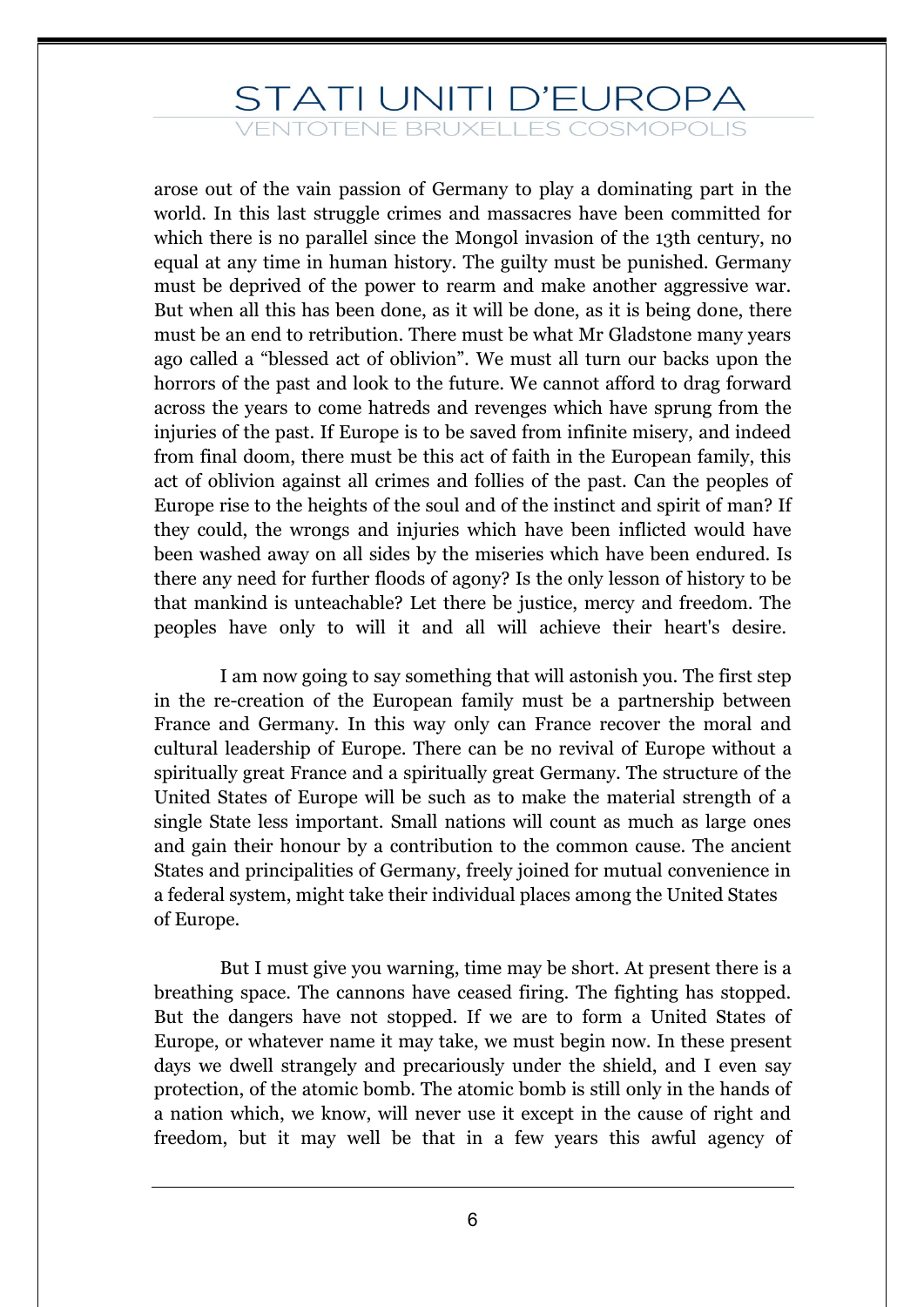destruction will be widespread and that the catastrophe following from its use by several warring nations will not only bring to an end all that we call civilization but may possibly disintegrate the globe itself.

 I now sum up the propositions which are before you. Our constant aim must be to build and fortify the United Nations Organisation. Under and within that world concept we must re-create the European family in a regional structure called, it may be, the United States of Europe, and the first practical step will be to form a Council of Europe. If at first all the States of Europe are not willing or able to join a union we must nevertheless proceed to assemble and combine those who will and who can. The salvation of the common people of every race and every land from war and servitude must be established on solid foundations, and must be created by the readiness of all men and women to die rather than to submit to tyranny. In this urgent work France and Germany must take the lead together. Great Britain, the British Commonwealth of Nations, mighty America - and, I trust, Soviet Russia, for then indeed all would be well - must be the friends and sponsors of the new Europe and must champion its right to live. Therefore I say to you "Let Europe arise!"



7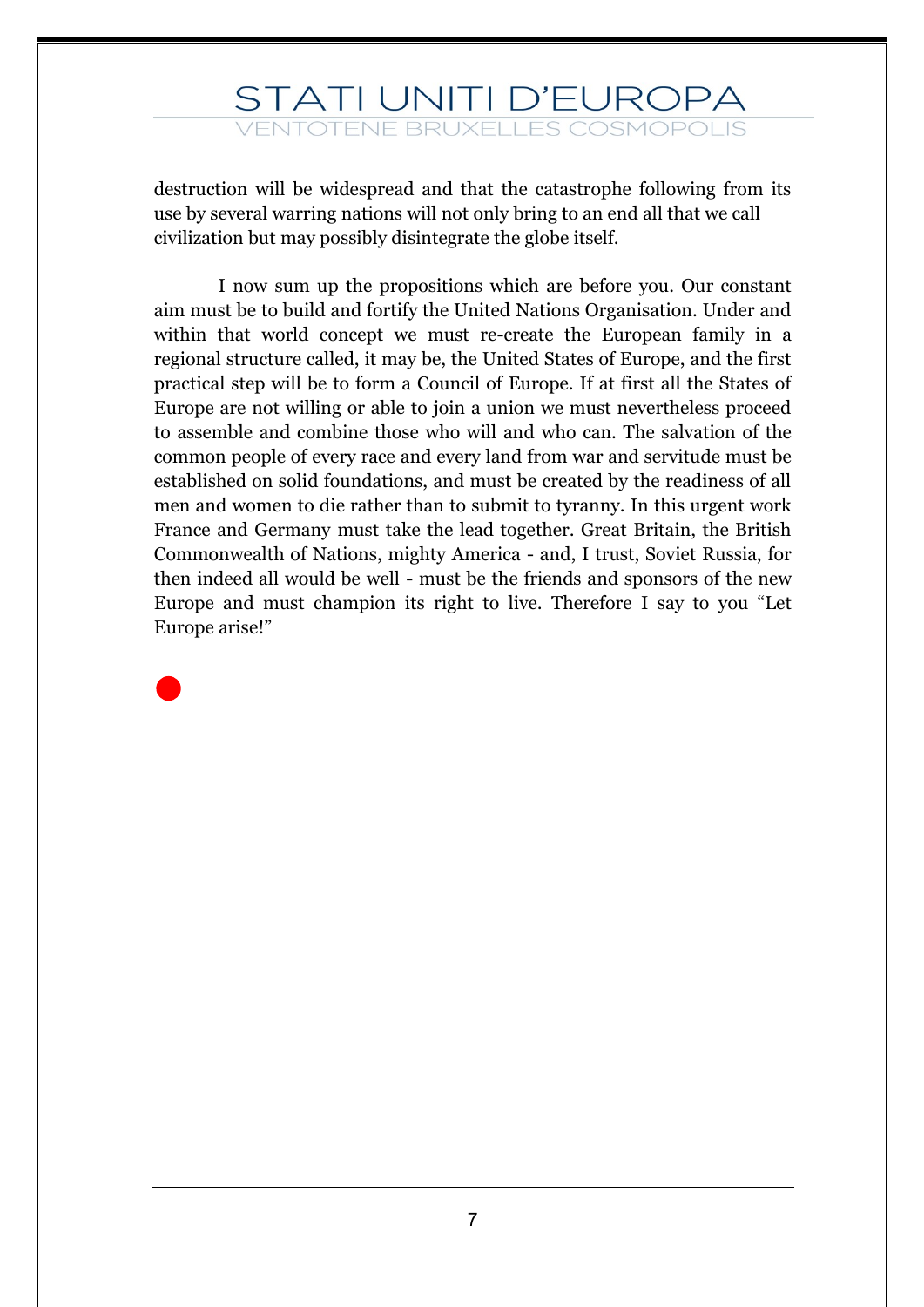### *Osservatorio* **Uno sbocco politico per la Spagna**

#### Giuseppe Maggio

 ${\bf A}$  tre mesi dalle elezioni politiche dello scorso dicembre, la Spagna è senza un Governo: un altro Paese europeo con una forte domanda di cambiamento, un deciso spostamento di voti, una difficile congiuntura economica in cui politica ed istituzioni non riescono per ora ad offrire una concreta prospettiva di indirizzo politico. Il risultato delle urne - un deciso ridimensionamento dei popolari , rimasti comunque il partito di maggioranza relativa, una più ridotta perdita di voti del partito socialista, una decisa affermazione delle nuove formazioni di protesta Ciudadanos e, soprattutto, Podemos – definisce un quadro difficile da interpretare e gestire, nella prospettiva di dare un Governo al Paese. Un quadro ulteriormente complicato dalla costante spinte autonomiste, soprattutto quella indipendentista della Catalogna, forte di un discreto consenso politico, fondato soprattutto sulla insoddisfazione per la qualità della politica nazionale.

Un bel rebus per il re Felipe VI, che sul piano formale è politicamente irresponsabile e privo di poteri sostanziali, ma che rimane comunque il rappresentante dell'unità nazionale e della stabilità del Paese: il re ha inizialmente tastato il polso di Mariano Rajoy, leader di un partito popolare che sebbene in forte calo di consensi è comunque quello che continua a raccogliere il maggior numero di voti, ma ha ricevuto un diniego, forse temporaneo o tattico, ma comunque dovuto alla difficoltà del partito popolare a trovare un partner tra gli altri partiti, che sono stati fortemente critici nei suoi confronti nel corso della campagna elettorale. Probabilmente, il re e l'establishment politico-finanziario avrebbero gradito, anche nel caso della Spagna, una coabitazione di popolari e socialisti, comunque difficile a causa della loro lunga incompatibilità e concorrenza, ma anche per l'esigenza di rispettare l'esito delle urne, il cui risultato più evidente è stato la forte perdita complessiva proprio dei due partiti tradizionali.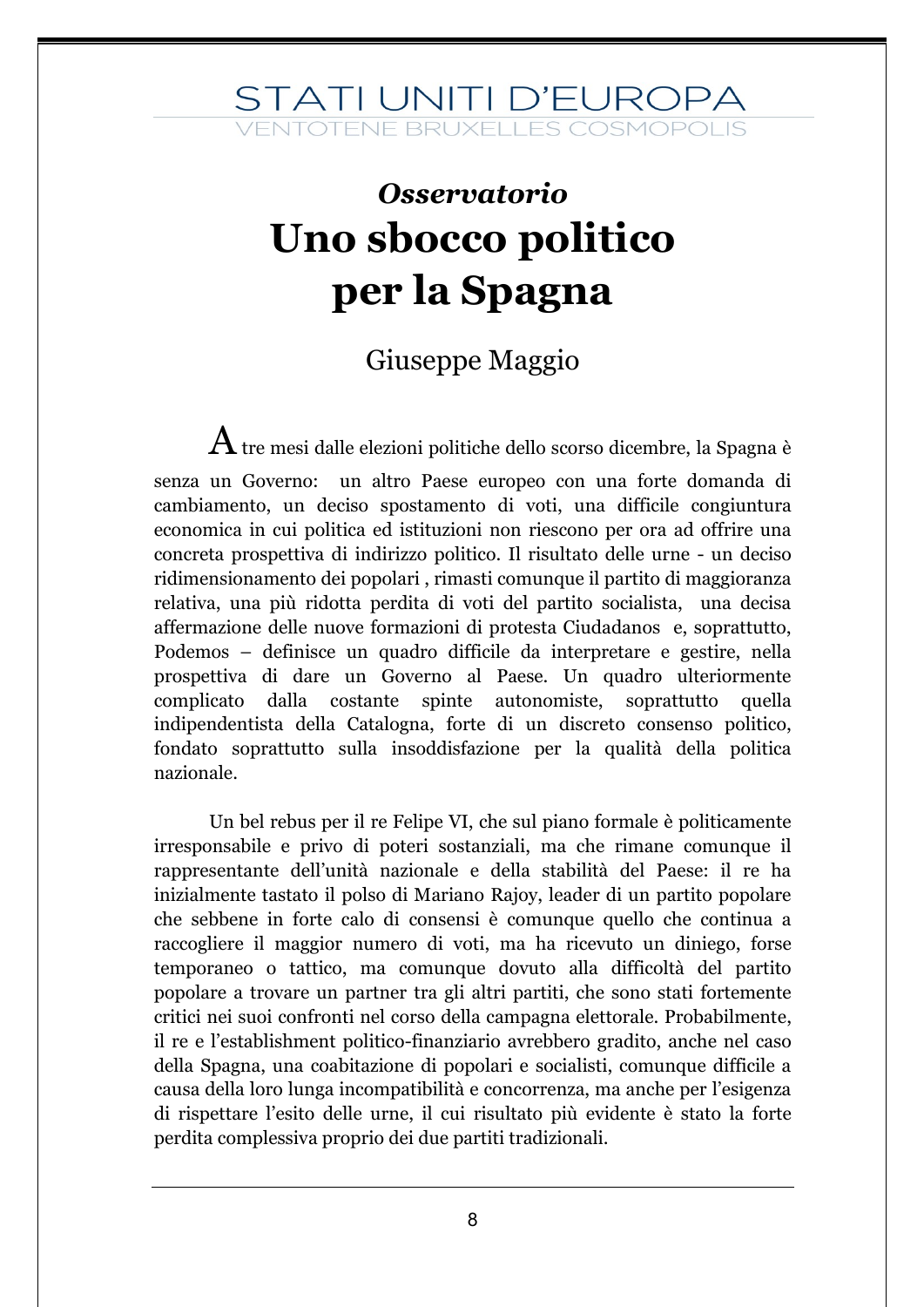Si è passati così al tentativo di formare un Governo sotto la guida di Pedro Sanchez, leader del PSOE, il partito socialista ed operaio con una lunga storia democratica alle spalle, la cui leadership tra le forze di sinistra viene ora contesa dalla nuova formazione di Podemos, esito politico della protesta del movimento dei cosiddetti indignados. E' stato proprio Podemos a far registrare un successo clamoroso nelle elezioni dello scorso dicembre, guadagnando molti punti percentuali probabilmente sottratti soprattutto ai socialisti, in particolare nell'elettorato più giovane. La condivisione di uno spazio politico a grandi linee comune – quello di sinistra –, anziché favorire una collaborazione tra i due partiti, ne ha invece accentuato i toni polemici, soprattutto riguardo alla possibilità di svolgimento di un referendum relativo all'indipendenza catalana. Contrario il partito socialista a lasciare spazio a tale ipotesi, favorevole invece il carismatico leader di Podemos, Pablo Iglesias, fino a concludere il suo intervento nel dibattito sulla fiducia in Parlamento con uno scenografico bacio a Xavier Domenech di "En Comù Podem", formazione indipendentista catalana.

Incaricato di formare il Governo, Sanchez è riuscito invece a stilare un programma comune con la formazione di Ciudadanos, recente formazione con origine in Catalogna, che ha raccolto crescenti consensi sulla base di una forte polemica nei confronti della leadership politica tradizionale ma non ha sposato la battaglia indipendentista catalana. Il connubio tra socialisti e Ciudadanos, distanti sulle scelte di politica economica e fiscale, è stato raggiunto con l'accoglimento di alcune significative richieste di riforma costituzionale da inserire nel programma di Governo, come l'abolizione delle assemblee provinciali e la riduzione del numero dei senatori, l'abolizione dell'immunità parlamentare, la depoliticizzazione della giustizia, il mandato massimo di otto anni per il presidente del governo, la riduzione del numero di firme previste (da 500mila a 250mila) per facilitare leggi d'iniziativa popolare. I numeri in Parlamento non hanno però consentito, in due successive votazioni all'inizio di marzo, il raggiungimento della maggioranza necessaria per l'insediamento del Governo (per la quale si era anche sperato nell'astensione dei deputati del partito popolare).

La partita rimane quindi aperta e contempla la possibilità di un ritorno alle urne nel mese di giugno, qualora non si riesca ad avere la formazione di un Governo entro il mese di maggio. La situazione ricorda, per certi versi, quella italiana all'indomani delle votazioni politiche del 2013, quando la spinta di protesta incanalatasi nella forte affermazione del Movimento 5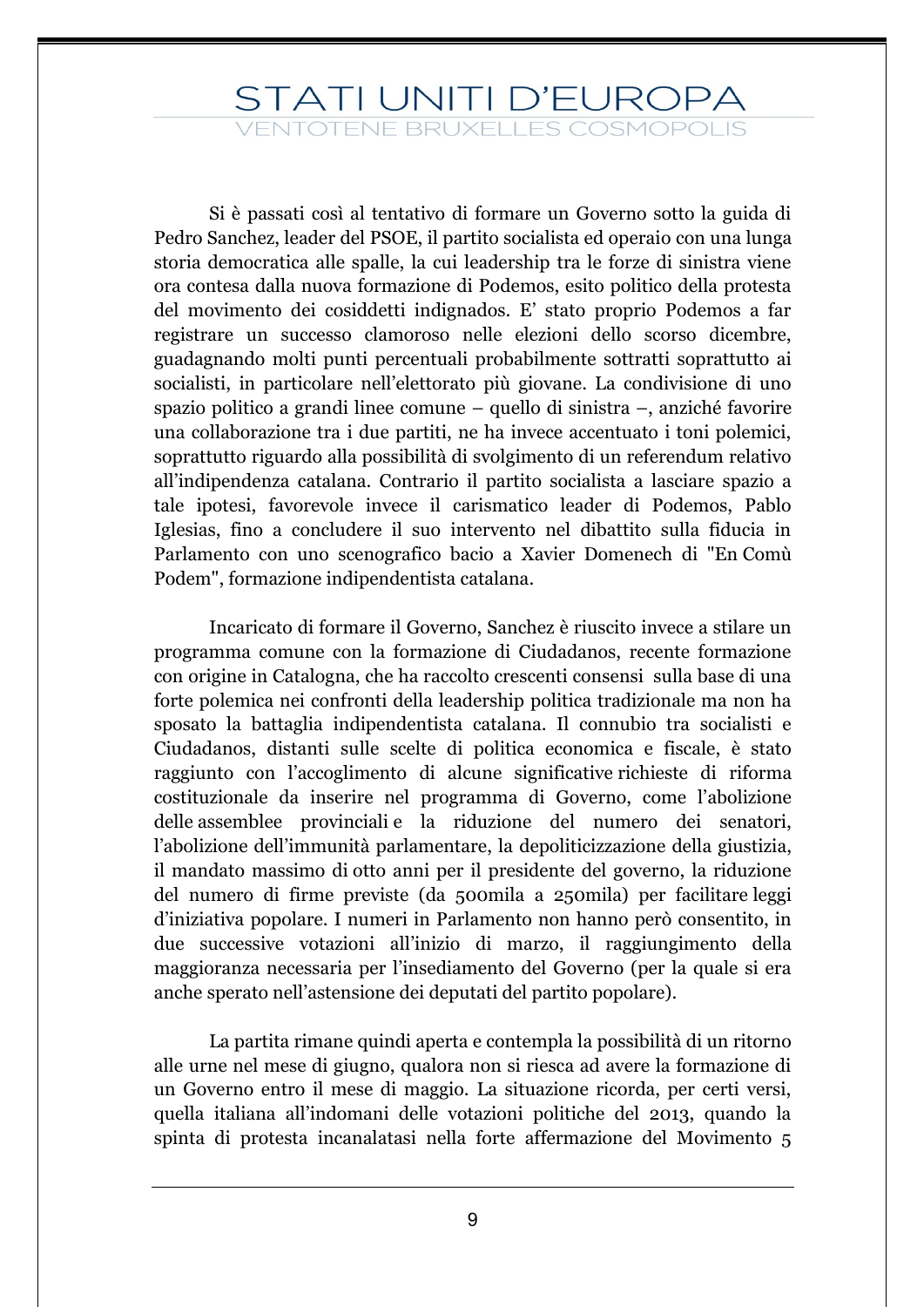Stelle non aveva potuto tradursi in una concreta opzione di Governo per l'indisponibilità dello stesso Movimento ad una assunzione di responsabilità insieme con la forza politica di maggioranza relativa. Da quella situazione – è nostra storia politica recente – sono poi scaturite formule di governo e movimenti nei gruppi parlamentari che, agitando lo spettro del ritorno alle urne e dell'instabilità politica, hanno condotto all'approvazione di una legge elettorale e di una riforma costituzionale che destano larghe perplessità democratiche.

Nel caso della Spagna, sarebbe interessante l'ipotesi in cui, diversamente da quanto avvenuto in Italia, il partito che ha fatto registrare il maggiore successo nelle elezioni di dicembre con un forte incremento del consenso, quello di Podemos, potesse giungere alla decisone di assumere responsabilità politiche di Governo, naturalmente – considerati i numeri - in coalizione con le altre forze politiche e, in particolare, con il PSOE, rispetto al quale il maggiore punto di dissenso sostanziale riguarda la possibilità di svolgimento di un referendum sulla "disconnessione" della Catalogna. E' questo un problema molto delicato per la Spagna, che pure ha definito il suo sistema costituzionale post-franchista in maniera fortemente decentralizzata, attraverso 17 Comunità Autonome con competenze estese definite nei rispettivi Statuti d'autonomia, tanto che la forma di Stato spagnolo viene considerato un esempio di regionalismo rafforzato, definito come "Stato Autonomico".

La Catalogna, da sempre in forte dialettica con il potere statale centrale (anche per la tradizionale concorrenza di leadership economica e culturale fra le due grandi città di Madrid e Barcellona), ha sofferto, più di altre regioni del Paese, gli effetti della crisi economica, tanto da perdere anche il ruolo di principale motore economico del Paese: sul piano politico, l'insoddisfazione dei cittadini è stata quindi convogliata dalle forze politiche, soprattutto quelle a base regionale, nella battaglia indipendentista. E' un processo analogo a quello verificatosi in altre parti d'Europa, compreso il nostro Paese: il rinchiudersi nell'illusione che una riconquistata indipendenza di piccoli territori possa agire da taumaturgica soluzione di problemi economici, sociali e politici; la trasformazione del dissenso dei cittadini rispetto al malgoverno e alla corruzione in istanze nazionaliste che appaiono in realtà una scorciatoia semplificatoria. Nel caso della Catalogna, la questione più sostanziale rimane probabilmente quella di una maggiore autonomia fiscale, mentre le istanze indipendentiste offrono un ruolo politico a forze regionali che utilizzano questa battaglia come strumento per definire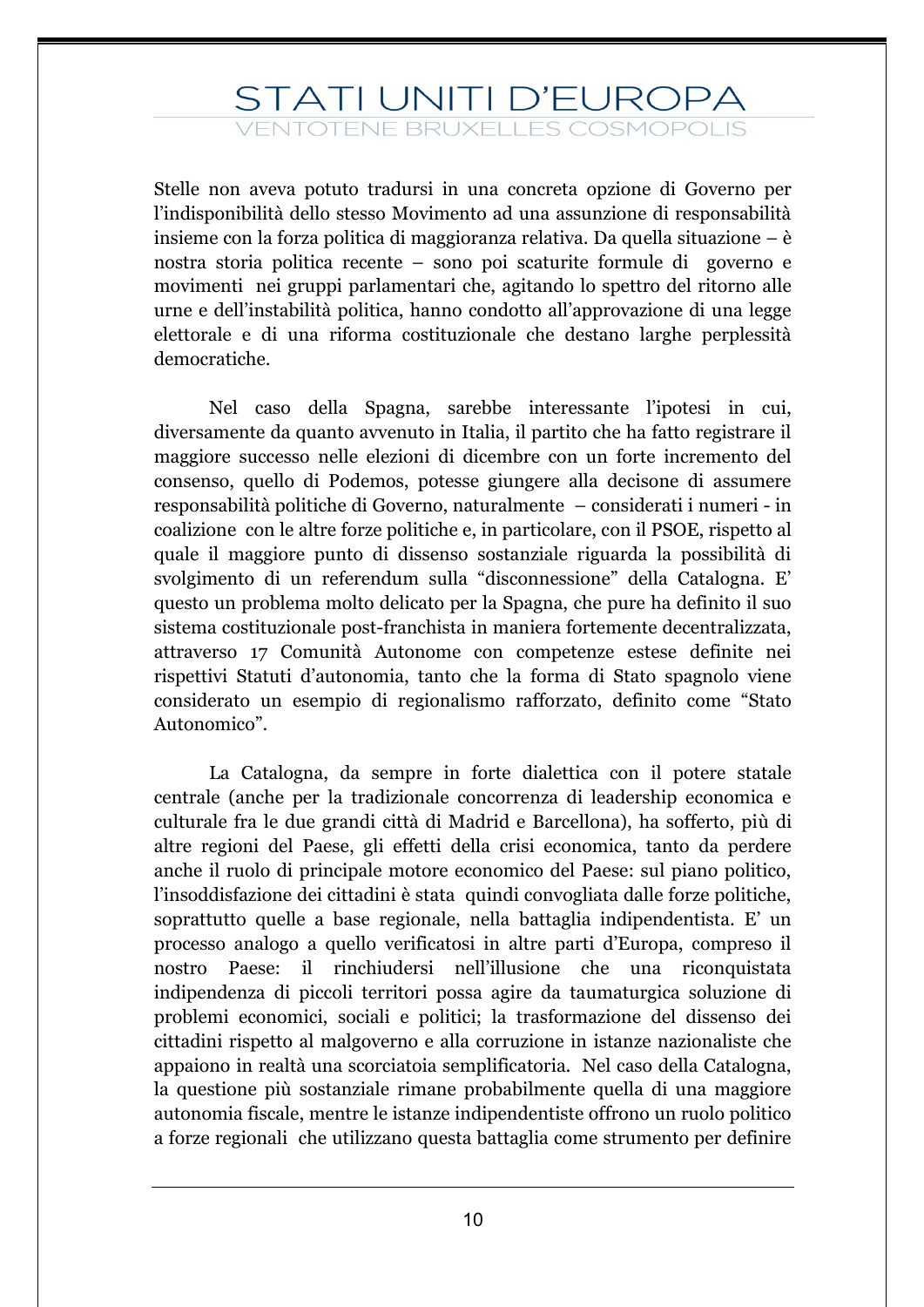il proprio spazio politico e le proprie capacità negoziali. In realtà, per la Catalogna come per le altre realtà regionali europee che sentono in maniera viva la propria identità etnica, culturale, politica, una risposta viene offerta, più che dal nazionalismo e dall'istanza indipendentista, dal modello federale coniugato con il principio di sussidiarietà, anche fiscale, in base al quale ciascuna comunità gestisce la propria autonomia ed indipendenza per la sfera di competenza che le è propria, rinviando invece all'istanza istituzionalmente più elevata il compito di gestire gli interessi comuni e di definire le linee generali dell'indirizzo politico (auspicabilmente su base autenticamente democratica).

La situazione spagnola potrebbe quindi rappresentare una possibilità per un avanzamento della riflessione nazionale ed europea sulle istanze centrifughe, che trovano terreno fertile in un periodo di crisi economica e di credibilità delle istituzioni politiche. La forte domanda di cambiamento emersa alle urne lo scorso dicembre dovrebbe trovare una costruttiva risposta nelle forze politiche, da un lato sollecitando nei due partiti tradizionalmente più forti una concludente e costruttiva autocritica che li porti a ricostruire la propria credibilità, dall'altro - diversamente da quanto accaduto in Italia provocando una reale capacità di assunzione di responsabilità governative nelle forze che esprimono una critica radicale del sistema politico ma che devono anche sapere offrire un reale modello alternativo di governo della società.

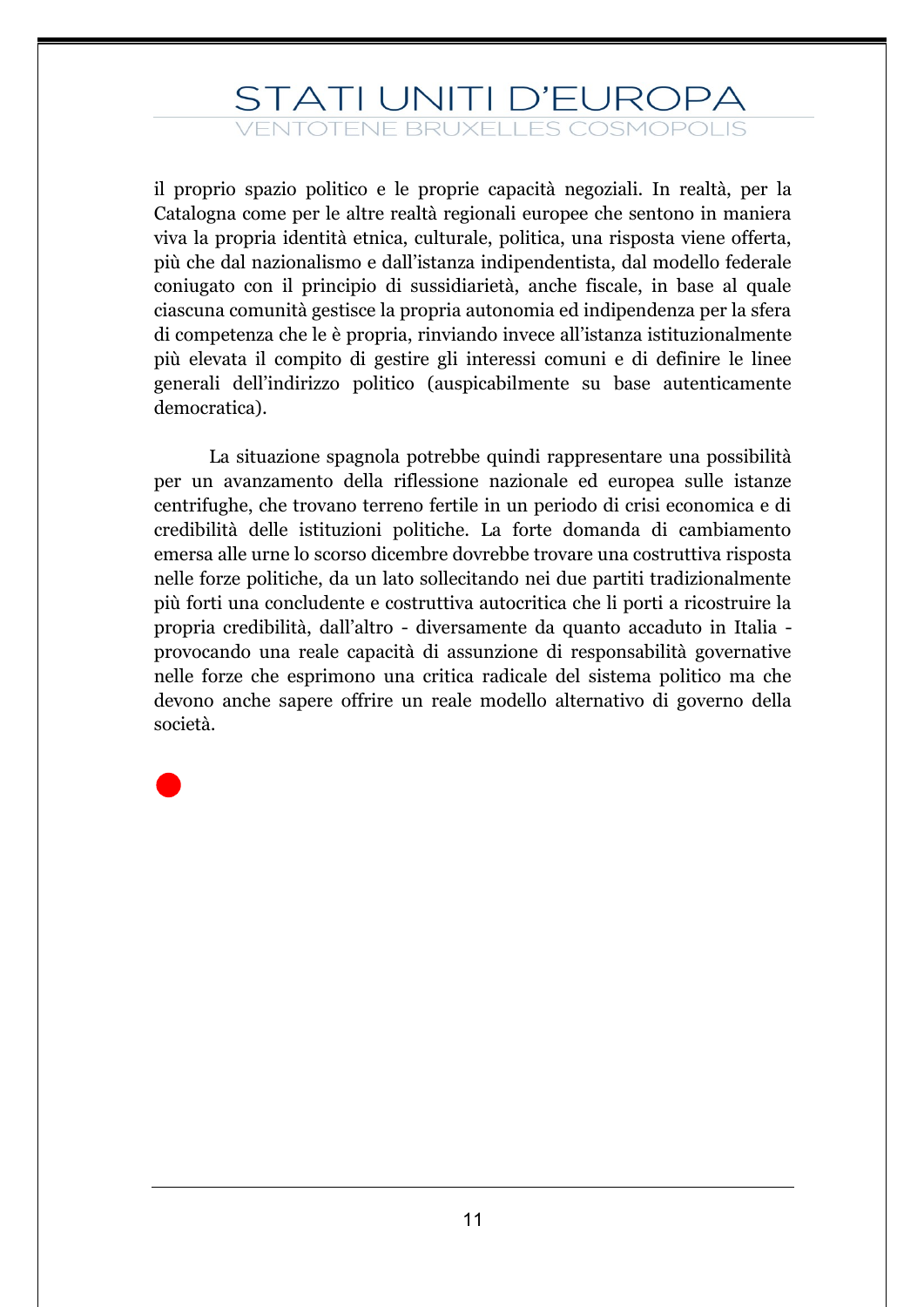### *Alternatives* **Europa e Islam, conflitto o identità?**

#### Alessandro Manna

Recentemente mi è capitato di partecipare a diversi incontri, convegni e seminari, aventi come comune denominatore il tema dell'Europa. Gli ultimi due a cui ho preso parte mi hanno particolarmente colpito per aver fatto riferimento, come tema portante in un caso e con un intervento specifico nell'altro, alla crescente xenofobia montante nel nostro continente con una specifica enfasi posta sulle prospettive di difficile assimilazione degli immigrati di religione islamica all'interno delle società europee ed alla presunta incompatibilità dei valori religiosi da questi professati con la cultura politica e giuridica occidentale.

In questa sede non mi dilungherò nel descrivere le personali emozioni che certe considerazioni poco meditate e semplicistiche mi hanno provocato nel profondo ma prima di delineare lo scopo e gli strumenti che intendo utilizzare per argomentare una tesi positiva e opposta a quella dei relatori che da ora in poi definirò "islamoscettici" è mia intenzione evidenziare da subito il tratto omologante di codesti conferenzieri , che li contraddistingue marcando indelebilmente le loro analisi con un freddo pregiudizio: il mondo islamico e da loro sempre considerato più che estraneo, altro nell'essenza profonda, quasi costituito da tratti distintivi e di diversa natura rispetto a quelli salienti dell'occidente. A tale ottusa e manichea concezione intendo opporre gli argomenti della storia della nostra Europa, senza forzature ed evitando quelle colpevoli omissioni che certi declinanti accademici nostrani adoperano per congelare in rigidi schemi precostituiti gli sterili frutti di una già fredda erudizione.

In primo luogo mi preme sottolineare che le complesse e articolate radici dell'identità europea includono il mondo islamico sotto almeno due aspetti diversi: il primo è senza dubbio quello del radicamento storico su una porzione non irrilevante di territorio nel medio evo e in età moderna della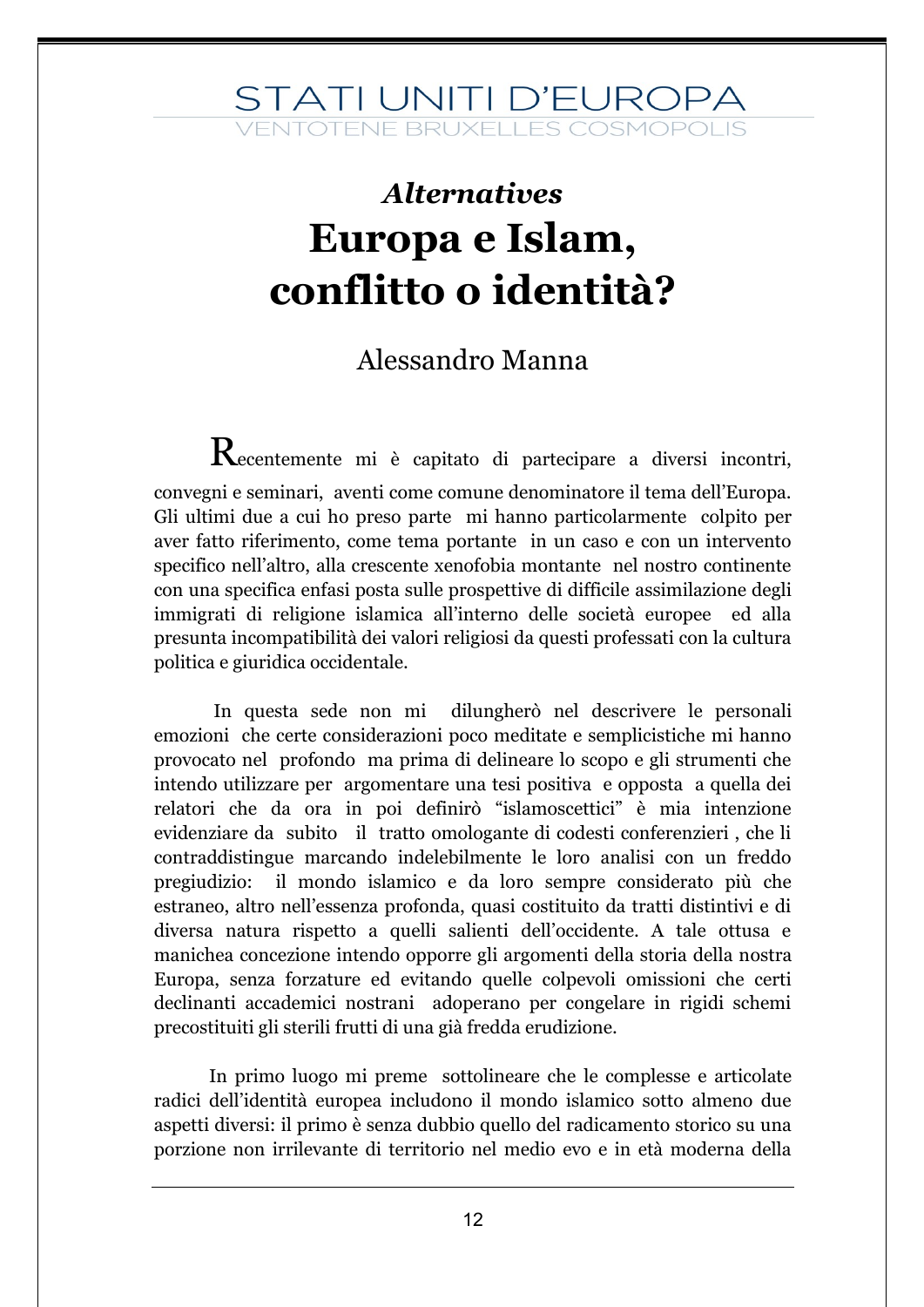## STATI UNITI D'EUROPA

**ENTOTENE BRUXELLES COSMOPOLIS** 

civiltà islamica stessa : dalla penisola iberica, alla Sicilia nel periodo d'oro dell'islam medievale per arrivare all'occupazione turca dell' Anatolia e dei Balcani fino ai nostri giorni il mondo islamico insistette su porzioni non marginali d'Europa innanzitutto come presenza politica. Il contributo offerto alla costruzione dell'identità europea sotto questo aspetto appare innegabile grazie al peso strettamente storico dei fatti politici, ragion per cui le occupazioni arabe e turche, per il semplice fatto della loro storicità, contribuirono alla definizione di un pezzo di identità, forse scomoda per molti. In secondo luogo fu di fondamentale importanza per la crescita europea l'assimilazione culturale, avvenuta grazie agli scambi e ai commerci, delle innovazioni scientifiche e tecnologiche e degli aspetti originali e peculiari che la cultura scientifica dell'Islam dell'età d'oro seppe offrire al progresso in diversi ambiti. Quindi l'Europa scoprì se stessa nel basso medio evo e nel primo rinascimento grazie alla riscoperta della scienza e della filosofia ellenistica filtrata della cultura araba che reinterpretò quella tradizione di sapere, fondendola con apporti Indiani e Persiani e offrendo così ad una società civile europea risvegliata della materia prima viva e impiegabile nelle innovazioni tecnologiche nei diversi ambiti della produzione economica e della società. Ma se è pur vero che la società europea inizia finalmente a domandare scienza per sete di innovazione tecnica a partire dalle esigenze dell' economia, giova qui ricordare il ruolo politico che svolse il "Sultano battezzato", trasformando la sua corte in un centro di produzione di cultura scientifica e di nuovo sapere sulle scienze naturali . Il necessario antefatto fu il lavoro di traduzione che le scuole di Palermo e di Toledo svolsero a favore dell'Europa tutta trasferendo dopo la riconquista cristiana dall'arabo al latino i testi scientifici dell'età ellenistica. In un recente saggio Pietro Greco si spinge ad affermare che il primo tentativo di "fare scienza in Europa" avvenne proprio presso la corte di Federico II di Svevia, dove il metodo sperimentale prese piede per la prima volta in Europa, consentendole di costruirsi la sua identità grazie al "sapere laico ed universale".

Secondo questa tesi Il lascito più importante che l'Islam ha fatto al nostro continente è il dono della cultura scientifica ellenistica dimenticata nei secoli bui. Ma per rendere possibile quello scambio e quell'assimilazione un ruolo fondamentale fu giocato proprio dalla politica secondo quanto detto in precedenza. Federico II mise in atto una politica culturale basata su una vera e propria strategia scientifica basata sull'autonomia della ragione e sul rifiuto dei dogmi negli ambiti del sapere. La sua ripetuta affermazione di autonomia rispetto ai diktat politici del papato mostrarono l'inizio di un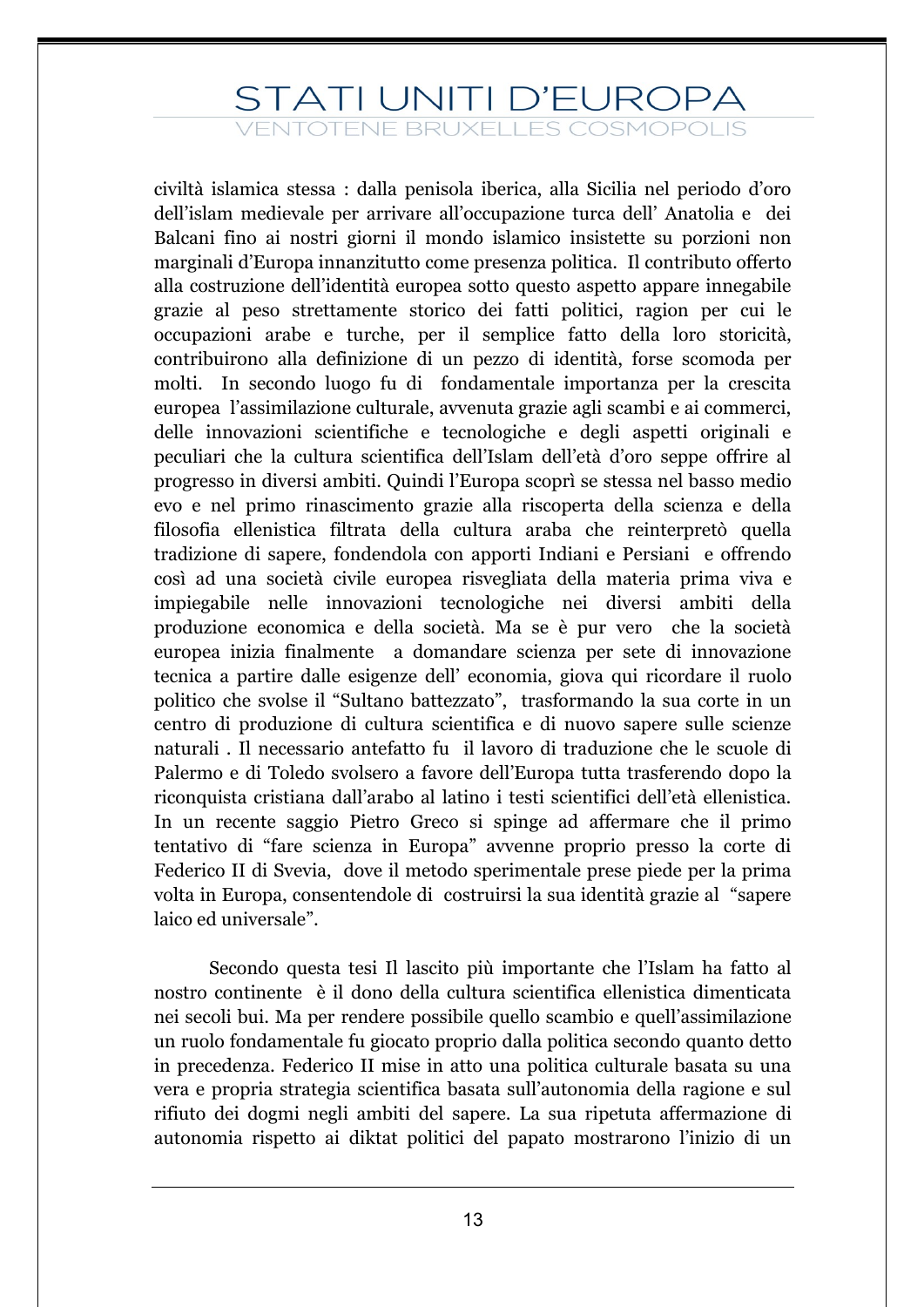metodo politico nuovo e fondativo dell'Europa che vide nell'islam dell'epoca un interlocutore con cui stringere rapporti organici e fraterni di collaborazione politico culturale.

All'interno del mondo islamico, il dogmatismo e la chiusura nei confronti del sapere scientifico , della speculazione filosofica e dello spirito critico libero, è di sovente indicato con l'affermazione del filone di pensiero mistico e religioso di Al Ghazali rispetto a quello scientifico e "liberale" rappresentato da Averroè. Pur non sottovalutando il peso esercitato dall'egemonia culturale consistente nell'affermazione di un filone di pensiero rispetto ad un altro di segno opposto, ritengo in questa sede di dover evidenziare la natura storico sociale della stagnazione culturale del mondo islamico dai secoli che seguirono ad oggi. Condivido la tesi secondo cui la presunta chiusura della società islamica alle innovazioni sia stata influenzata dalla crisi sociale ed economica derivante dall'impatto recessivo giocato dallo stanziamento delle tribù turche e mongole in asia centrale e in medio oriente ai danni di un'agricoltura in cui le innovazioni tecnologiche non procedevano ad un ritmo paragonabile a quello in corso nei centri urbani. La conseguente stagnazione demografica ha messo in discussione l'identità urbana della civiltà islamica , mancando alle città linfa vitale per poter giocare il ruolo di centri di produzione culturali di lungo periodo.

L'analisi della cause di stagnazione di lungo periodo deve ora unirsi al focus su specifici fattori critici emersi nell'età contemporanea. Il declino dell'impero ottomano verso la fine del XIX secolo e la dissoluzione dello stesso a cavallo del primo conflitto bellico mondiale, aprì le porte ad un riassetto politico del mondo islamico, in particolare arabo, fondato su un'artificiosa trasposizione del modello di stato nazionale europeo tradottosi nell'imposizione di assetti di potere partoriti a tavolino dalle potenze alleate vincitrici, responsabili di aver inaugurato una stagione di forte interferenza nei destini geopolitici dell'area non sempre supportata da una visione strategica forte e coerente. Nazionalismo arabo, panarabismo, autoritarismo dei nuovi regimi laici, hanno presentato un tratto costante di assenza di genuinità nel tempo, fortemente condizionati dalle alleanze tessute in un contesto mondiale segnato da blocchi contrapposti e dal confronto con la nuova potenza regionale rappresentata dallo stato di Israele, (che chi scrive ritiene poter giocare ancora oggi un ruolo positivo decisivo nella trasformazione del mondo arabo circostante). La saldatura tra una parte delle correnti politiche e culturali antimoderniste affermatesi nel corso del novecento nel mondo islamico sunnita con l'azione politica terroristica,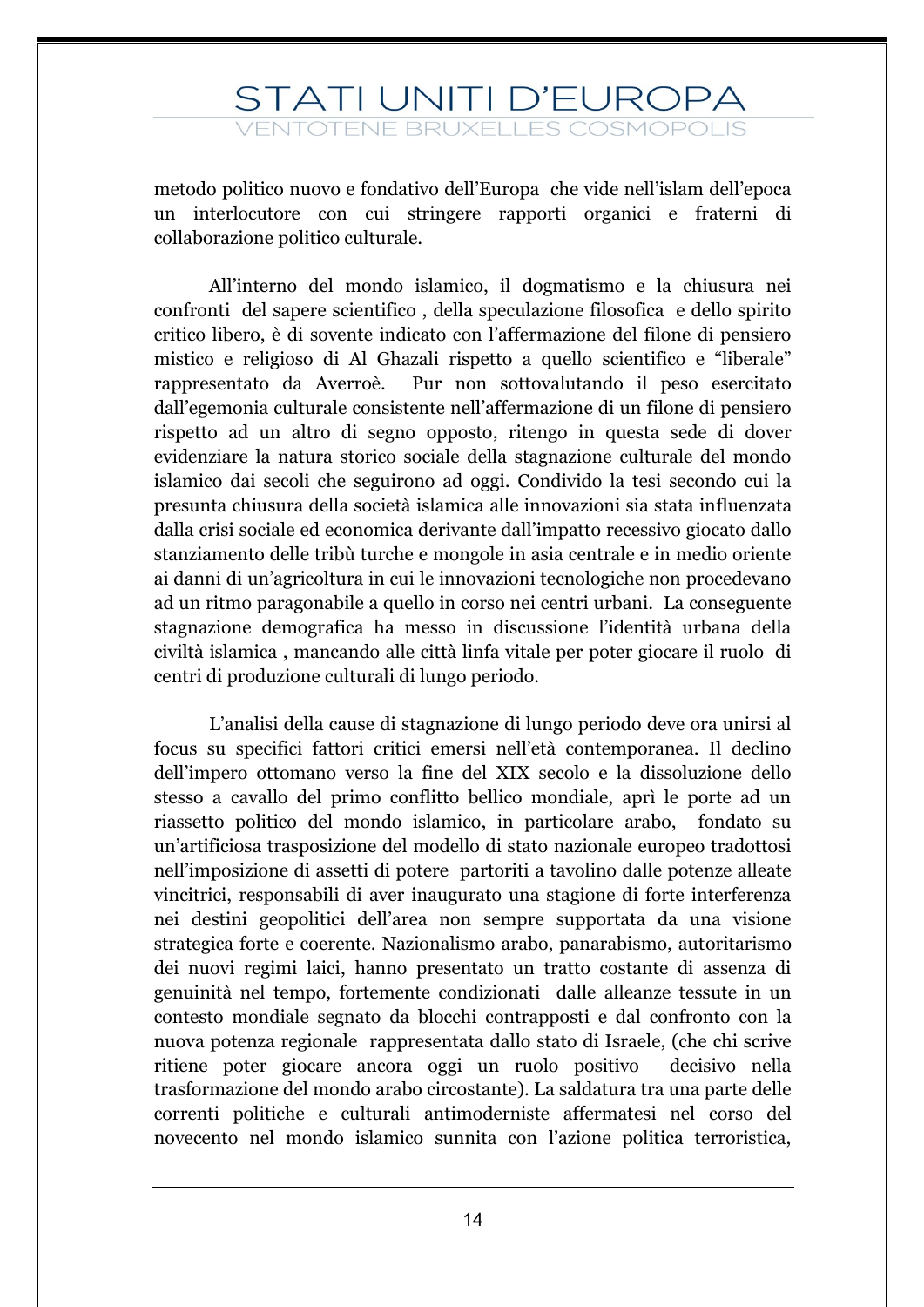all'indomani del crollo del muro, sfociò nell'attentato terroristico a New York dell'11 settembre 2001. La stagione interventista da parte degli U.S.A e degli alleati che ne seguì fu solo apparentemente unilaterale per le conseguenze e per il riequilibrio degli assetti di potere nell'area. Appare chiaro a chi scrive lo sdoganamento delle potenze ex sovietiche e in particolare della Federazione Russa guidata dal pugno di ferro di Putin, che con il suo sistema di potere con ramificazioni interne ed esterne è riuscito ad imporre a più riprese alla comunità internazionale il riconoscimento e la legittimazione politica dei propri alleati nell'area, quasi tutti regimi sciiti e caratterizzati da una violazione sistematica dei diritti umani e civili che non è da meno del nemico saudita. In effetti gli interventi della Coalizione internazionale in Afghanistan ed Irak sembrano aver nel lungo termine esacerbato la frustrazione politica delle popolazioni sunnite che con l'allargamento del potere e dell'influenza degli sciiti soffrono la mancanza di rappresentanza politica. L'affermazione del califfato tra Iraq e Siria sembra dunque l'effetto meccanico di una strategia che sembra aver sdoganato il regime degli Ayatollah , e l'allentamento delle sanzioni economiche nei confronti di un regime in cui nel 2015 si è celebrato un numero di esecuzioni capitali superiore al 2014 (dati Amnesty) mostra la completa mancanza di una strategia dei diritti umani da parte degli stessi governi europei che d'altro canto in questi giorni si apprestano a concludere un accordo economico di sostegno e collaborazione con un regime, quello turco, sempre più liberticida e tiranno da parte sua.

Nel quadro attuale invochiamo infine l'emergere di una Politica con la "P" maiuscola, degna di una visione per l'Europa e per l'area mediterranea e mediorientale che non può accontentarsi delle insufficienti e deboli risoluzioni e tentennamenti opportunistici dei leader europei, con obiettivi esclusivamente economici , miopi e di breve periodo. Agli "islamoscettici" , rammentando la fondazione politica "islamica" della politica culturale e scientifica dell' Europa federiciana, affianchiamo anche l'attributo di "euroscettici" senza il timore di ingrossare così le schiere di avversari che ad oggi, purtroppo, appaiono troppo folte e pericolose.

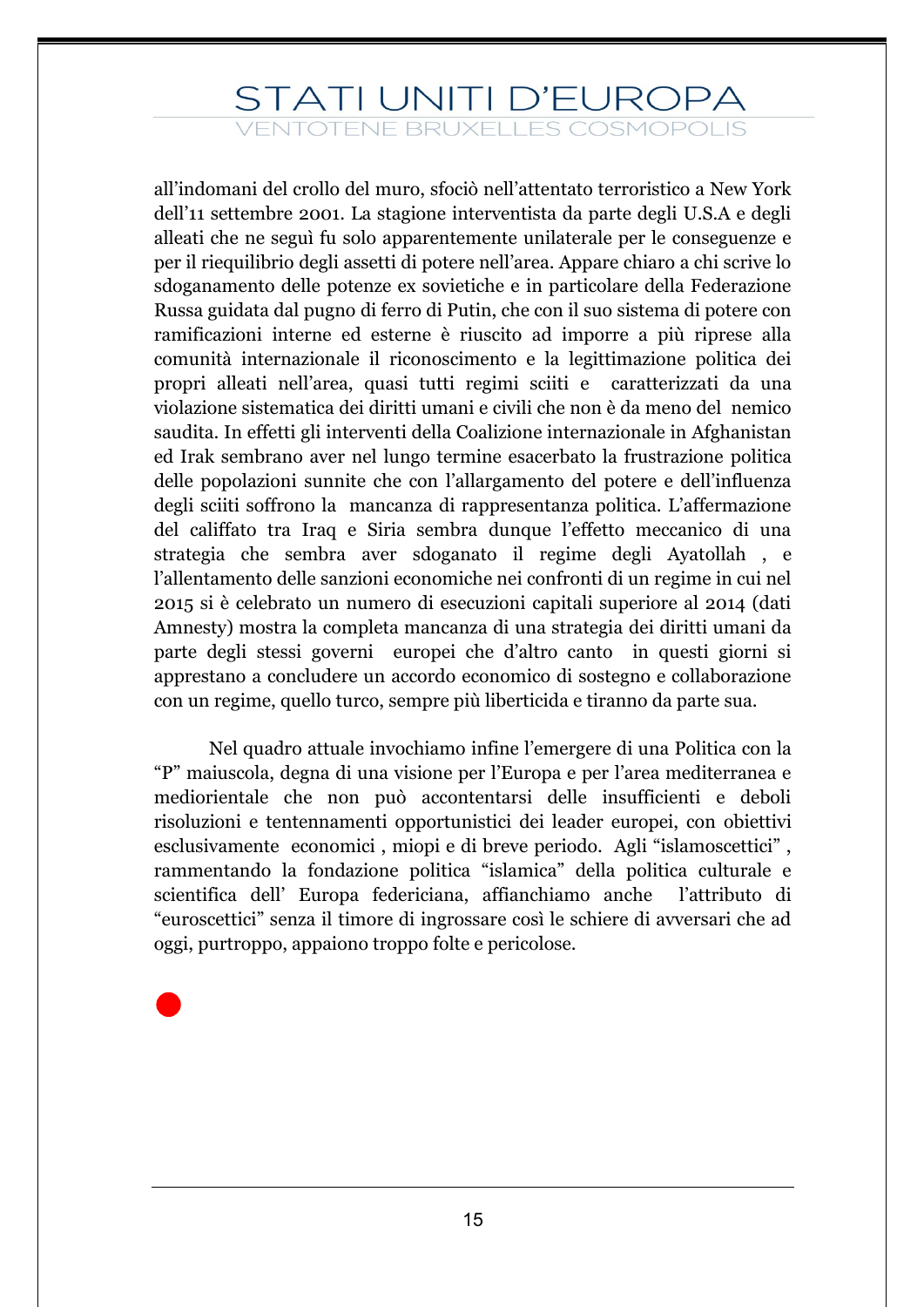### *Oltreconfine* **Israele e la sua sinistra**

#### Giacomo Paoloni

Devo l'ispirazione per questa analisi all'ottimo libro sul soggetto di Fabio Nicolucci, analista Romano ed esperto della Regione, "Sinistra e Israele: La frontiera Morale dell'occidente" (Roma, Salerno Editore, 2013, pp.268). Nel libro la sfida non viene posta ad Israele in quanto tale, ma al suo establishment politico, espressione di un neoconservatorismo aggressivo e nazionalista che è venuto sempre di più a ridisegnare l'identità politica del paese. Per questo è necessaria una lunga digressione storica prima di giungere al punto, ovvero guardare alla società civile israeliana al giorno d'oggi.

Negli anni ottanta, l'anima del paese era divisa fra la destra al governo, prima con Menachem Begin, e poi Yitzhak Shamir, ed un'emergente società civile. La crescente insofferenza alla deriva guerrafondaia in Libano e allo stallo nei territori occupati, portò alla moltiplicazione di organizzazioni di protesta, pioniere fra tutte "Shalom Achshav" (Peace Now) e "Yesh Gvul" (C'è un'alternativa). Spesso formate da soldati di leva e riservisti, queste organizzazioni chiedevano al governo di valutare alternative al ricorso alla forza nei Territori Occupati e nelle dispute con altri paesi Arabi. Con il governo di Yitzhak Rabin, sostenuto dai partiti Arabi dall'esterno e dai partiti ultra-progressisti come Me'eretz nella coalizione, questo segmento della Società Israeliana sembrava poter cantare vittoria sui conservatori e sugli ultra-Religiosi, venuti a dominare la scena politica Israeliana dopo la guerra dei sei giorni. Gli accordi di Oslo e i piani per un "Nuovo Medioriente" come raccontati dal libro di Shimon Peres pubblicato qualche anno prima i medesimi facevano sperare in un boom economico insieme alla pace. L'omicidio di Rabin per mano dell'estremista Yigal Amir, così come lo stallo prodottosi con l'Autorità Nazionale Palestinese e la venuta al potere del Neoconservatore Benjamin Netanyahu hanno cambiato notevolmente le prospettive, a partire almeno dal 2000.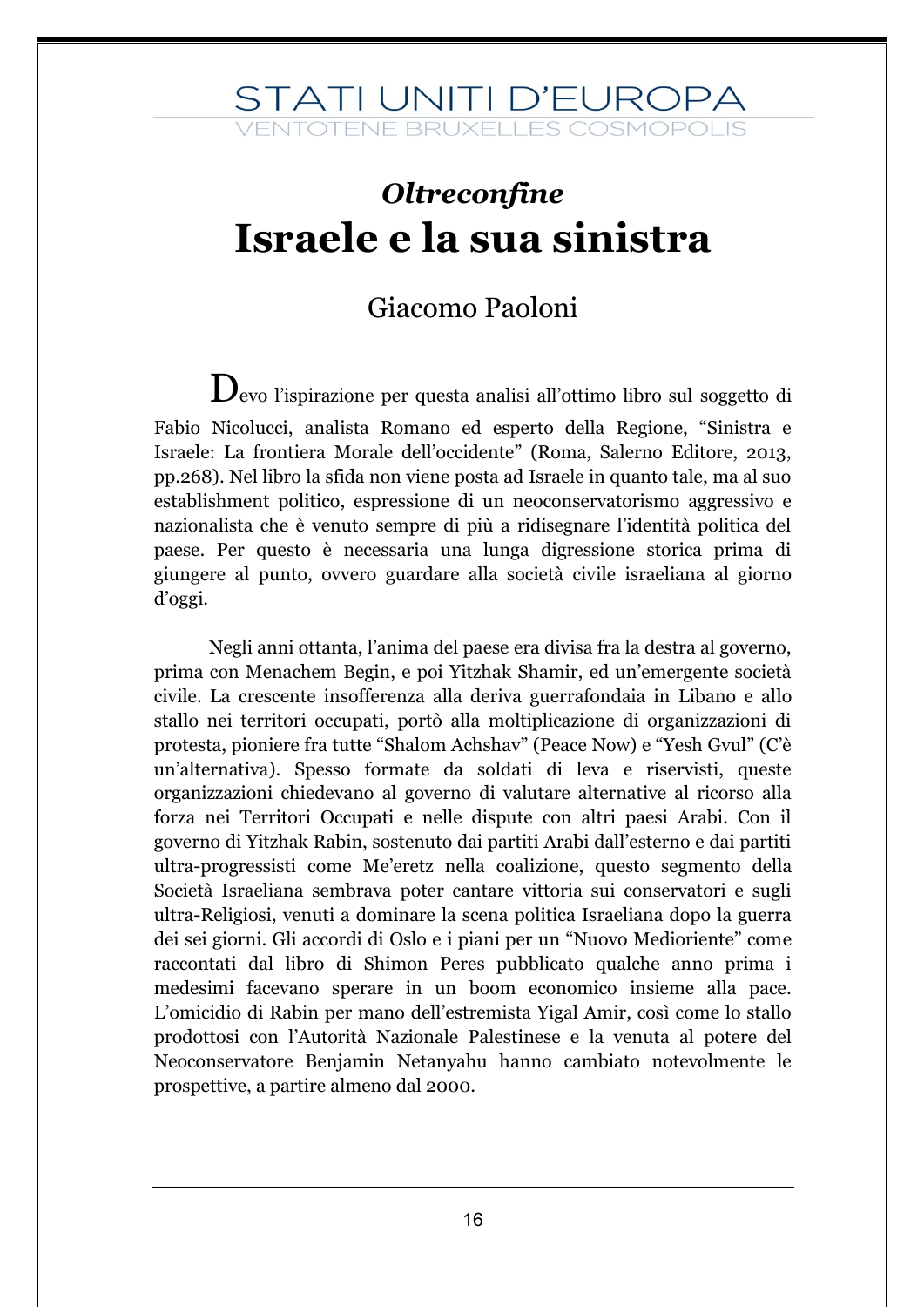L'Israele che ci si presenta oggi è cambiato notevolmente. Da circa sei mesi, i suoi cittadini vivono nel terrore della Intifada dei coltelli, una serie di attacchi isolati a danni di cittadini Ebrei da parte di individui palestinesi spesso isolati. Ma ciò che sconvolge di più è che pure in periodi di relativa tranquillità, come rivelato questa settimana dal Pew Research Centre, circa il 58% degli Ebrei Israeliani è a favore del trasferimento, forzato o meno, dei Palestinesi, che essi siano cittadini dello stato Ebraico (circa due milioni) o meno. Infatti, la statistica si è svolta fra la fine dell'invasione a Gaza e l'estate del 2015. E ciò che spaventa è l'inversione del paradigma "la maggioranza degli Israeliani vuole una soluzione a due stati". Infatti, la stessa statistica ci dice che adesso una maggioranza (45%) è scettica rispetto all'opzione.

Ciò ci conduce alla domanda su dove sia finita l'antica "Sinistra Sionista". Non che essa storicamente sia priva di responsabilità nei confronti dei palestinesi, ad esempio nella guerra del 1948. Ma è anche vero che rispetto ai conflitti venutisi a creare col mondo arabo i suoi leader abbiano mostrato, prima di Ehud Barak, un certo pragmatismo. Ad esempio, Yitzhak Rabin, non certo un pacifista durante la prima intifada (quand'era ministro della difesa), fu capace sette anni dopo di stringere la mano di Yasser Arafat.

La risposta è semplice: la sinistra sionista non esiste più dentro il partito principale di riferimento, "Avodà" (Labor, oggi parte dell'Unione Sionista di Tzipi Livni e Isaac Herzog). In parlamento, Me'eretz la rappresenta, con cinque parlamentari. Il sostegno verso quel settore della sinistra sionista, proveniente in misura limitata dalla comunità liberale di Tel Aviv e Haifa e da un segmento rilevante della popolazione Araba, è andato verso la sinistra radicale Arabo-ebraica costituita da Hadash e dai partiti Arabi (alcuni dei quali puramente nazionalisti).

In gran parte, la sinistra Sionista "liberale" è una proiezione mentale che le comunità progressiste nella diaspora ebraica proiettano su Israele. Parlo di quelle organizzazioni come il New Israel Fund, Jstreet e, in Europa, la Britannica Yachad e la Francese Jcall. Tutte queste organizzazioni, pur rimanendo fedeli al sionismo, sono apertamente schierate contro l'attuale establishment Israeliano e si occupano di fornire fondi alle organizzazioni di sinistra, come Bt'selem, Rabbi for Human Rights e Breaking the Silence.

Come tutte le cause giuste da sostenersi, non importa se in realtà il sostegno a queste organizzazioni all'estero non corrisponda a quello dentro Israele. Però non può essere ignorato che il 70% del pubblico Israeliano,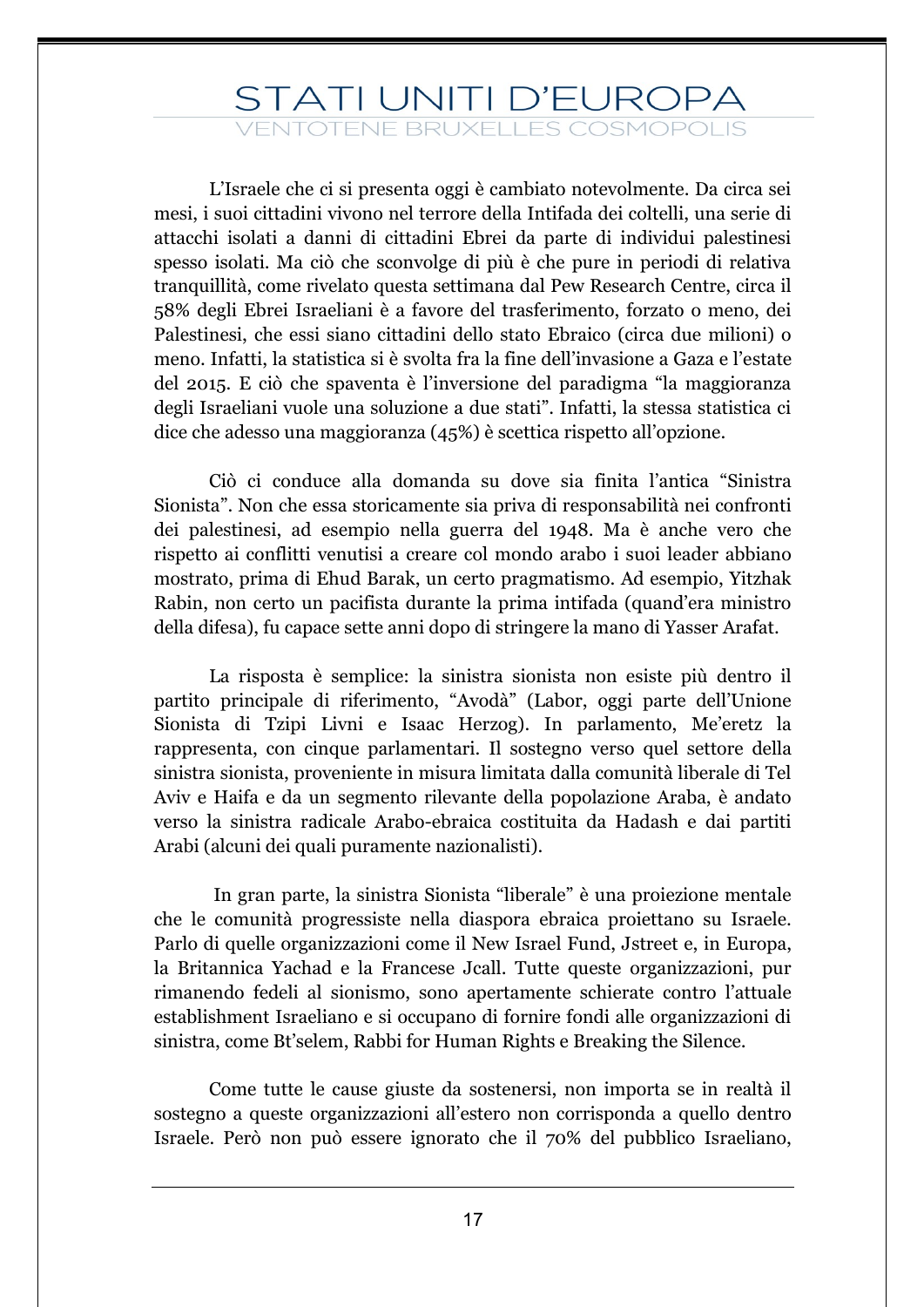### STATI UNITI D'EUROPA

**FNTOTENE BRUXELLES COSMOPOLIS** 

come riportato a Gennaio da Arutz Sheva (Israel National News), vorrebbe mettere fuori legge le attività del New Israel Fund. Non si può nemmeno ignorare come la ONG Breaking the Silence (in ebraico "Shovrim Shtikà"), fatta di ex soldati, riservisti e leve, sia stata attaccata dal ministro della difesa Moshè Ya'alon, bandita dagli eventi principali dell'IDF e dal promuovere la propria politica fra i soldati a Dicembre. Soprattutto non si può ignorare che quando il presidente della repubblica Israeliano Reuven Rivlin a dicembre, mentre era a New York per un evento organizzato dal giornale Ha'aretz, sia stato soggetto a critiche feroci dal Likud e dal partito Nazional-Religioso HaBayit HaYehudi, per via della presenza nell'evento di svariate ONG progressiste, fra cui BtS.

E' proprio questo di cui voglio parlare, perché nell'evento in questione, si vede lo scontro fra due anime in Israele, una democratica ed una neoconservatrice, nazionalista ed autoritaria. Il presidente della repubblica Rivlin, proveniente dall'ala "moderata" del Likud, è uno di quei politici appartenenti alla vecchia destra, che in parte contribuì a costruire lo stato, quella di Herut, poi confluita nel Likud. Per quanto da destra, si è spesso speso in favore della libertà di pensiero ed è una delle poche voci a favore di una maggiore integrazione dei Palestinesi d'Israele. Di recente ha criticato pesantemente la deriva autoritaria di Netanyahu, quando una legge che permetterebbe di sospendere i parlamentari secondo un vago criterio di mancata lealtà allo stato ebraico è stata presentata alla Knesset. Mentre mi trovavo nel paese l'Estate scorsa, il giorno dopo il duplice attacco da parte dell'estremismo Ebraico, quello di un ultraortodosso al Gay Pride e dei coloni a Duma, Rivlin accusò pesantemente il clima politico venutosi a creare nel paese. Il risultato furono foto ritoccate dove Rivlin veniva vestito con la Kefiah. Quando ciò accade ad una figura politica identificata con la destra moderata, e inoltre non apertamente a favore di una soluzione a due stati, non stupisce che coloro che lavorano tutti i giorni per assicurare un maggior rispetto dei diritti umani nei territori occupati siano soggetti a forme di discriminazione istituzionale feroci.

Ciò che rende il sostegno a questa discriminazione popolare è il fatto che rispetto alla situazione sovra citata del 1994, Israele è riuscita ad ottenere una liberalizzazione della propria economia, con un settore Hi-Tech fra i più sofisticati al mondo, ed una fine parziale del boicottaggio dei paesi arabi senza dover porre fine all'occupazione. L'Autorità Nazionale Palestinese, la cui autorità rispetto al 1994 è ridotta al 40% della Cisgiordania, è totalmente dipendente dall'economia Israeliana. La cooperazione economica del trattato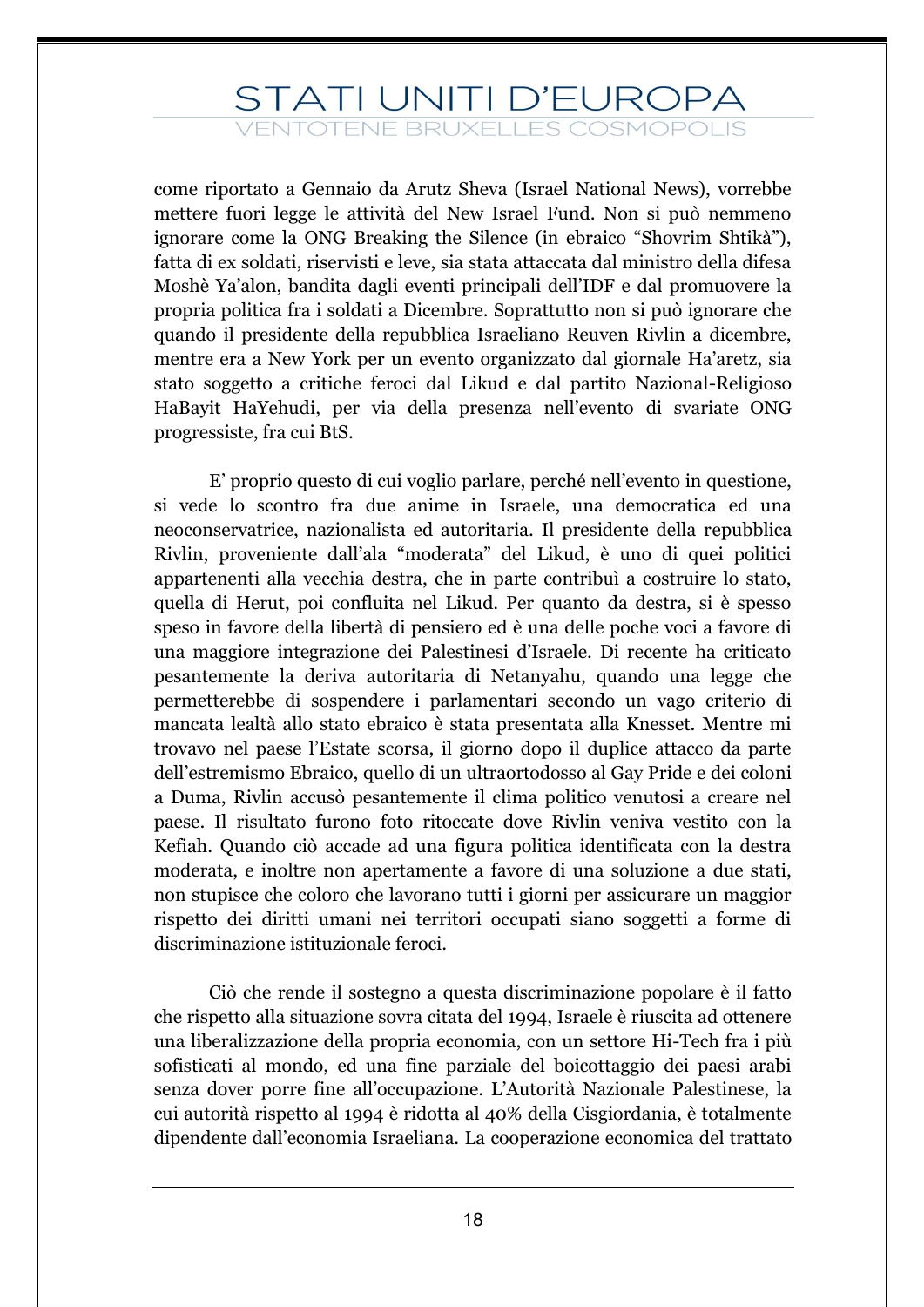di Parigi fra Israele e l'OLP è de facto una dominazione economica di tipo coloniale, per cui al problema della disoccupazione Palestinese, che l'establishment della sicurezza vede come parte della causa dietro i recenti attacchi, la proposta avanzata dal Capo delle Forze Armate, Generale Gadi Eizenkot è stata una maggior flessibilità nel garantire permessi di lavoro ai Palestinesi della Cisgiordania in Israele. E ancora, le risposte della destra dominante non si sono fatte attendere. In sostanza, un establishment neoconservatore ed autoritario è riuscito ad ottenere una liberalizzazione dell'economia assieme a una totale impunità di fronte la comunità internazionale nell'occupazione. Nel frattempo il numero dei coloni in Cisgiordania e Gerusalemme Est è arrivato a mezzo milione, l'isolamento d'Israele all'estero sta raggiungendo proporzioni storiche. La differenza fra ricchi e poveri in Israele, inoltre, aumenta, con lo stato ebraico secondo solo al Messico nell'OECD, per livello di diseguaglianza.

Mentre in Israele e fuori l'unica sinistra che prende piede in questo dibattito politico è quella "anti-Sionista" (rappresentata dai Partiti Arabi dentro e dalla campagna BDS fuori), la sinistra pragmatica, liberale e riformista è sempre più isolata. Si sente sempre di meno parlare di due stati e sempre di più di uno stato "binazionale". Le critiche fatte sono le stesse, l'occupazione e le sue implicazioni morali sono le stesse in ambo le parti. Ma mentre vede il conflitto nel paradigma postcoloniale, l'altra cerca di promuovere una parità fra i due movimenti nazionali. L'una vuole eliminare il sionismo dalla carta geografica, l'altra vuole sconfiggere l'establishment neoconservatore Israeliano e ciò che esso rappresenta. La seconda strada è quella da seguire, per quanto impopolare essa possa sembrare.